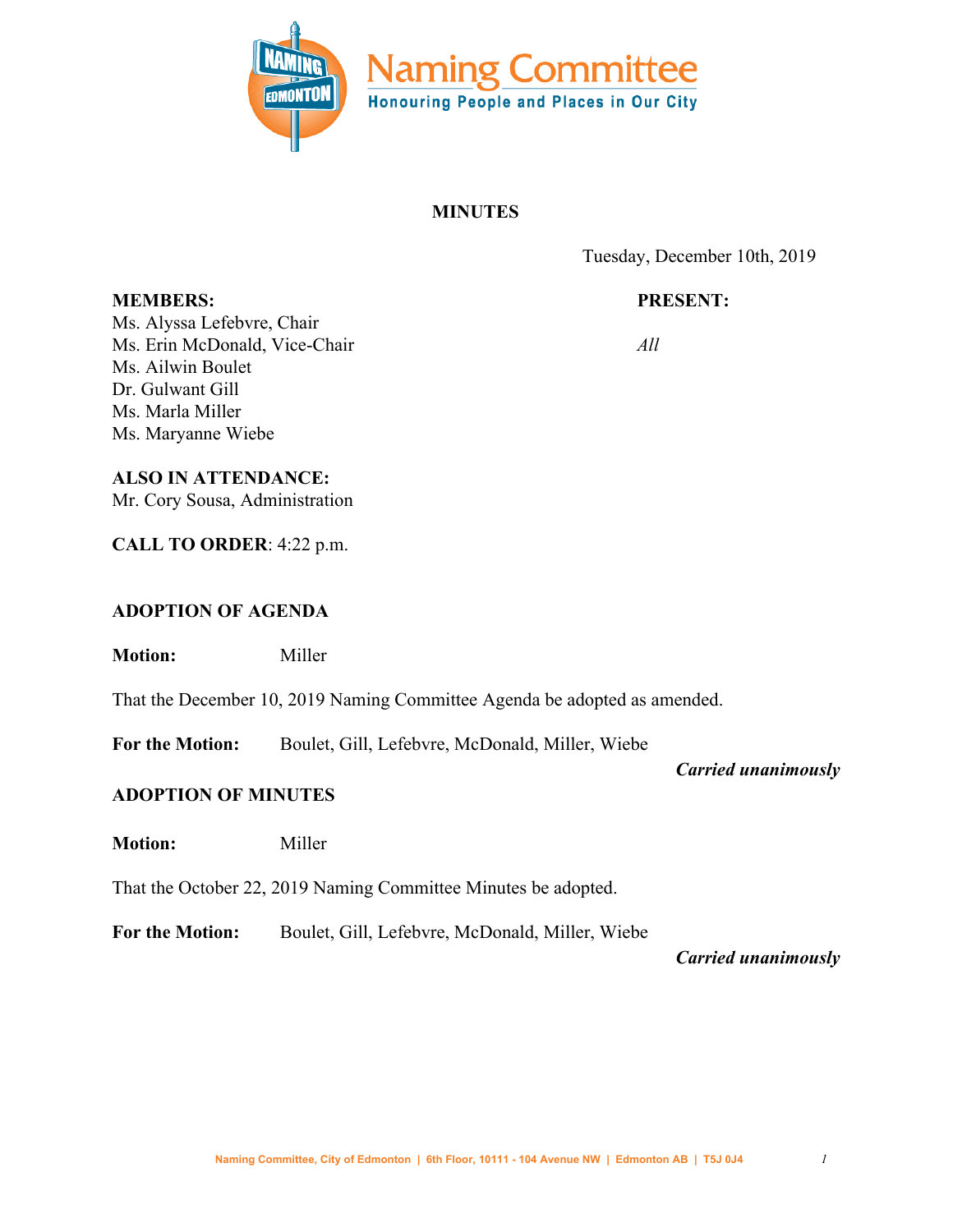

### **OLD BUSINESS**

### **1. Request to rename a road within the Westmount Neighbourhood**

**Motion:** McDonald

That the Naming Committee approves the renaming of "St. Albert Trail" located west of 127 Street NW and south of 111 Avenue NW to *"K of C 1184 Way"*.

| <b>For the Motion:</b> | <b>None</b>                                     |
|------------------------|-------------------------------------------------|
| <b>Opposed:</b>        | Boulet, Gill, Lefebvre, McDonald, Miller, Wiebe |

*Lost*

#### **NEW BUSINESS**

#### **2. Request to name a Natural Area located within the Decoteau Area**

**Motion:** McDonald

That the Naming Committee tables the item for further discussion at the next Naming Committee meeting on January 28, 2020.

**For the Motion:** Boulet, Gill, Lefebvre, McDonald, Miller, Wiebe

*Carried Unanimously*

**3. Request to apply an honourary name onto 71 Street within the Kenilworth Neighbourhood.**

**Motion:** McDonald

That the Naming Committee approves the honourary naming of 71 Street between 88 Avenue NW and 89 Avenue NW as *"Kessel Way''*.

**For the Motion:** Boulet, Gill, Lefebvre, McDonald, Miller, Wiebe

*Carried Unanimously*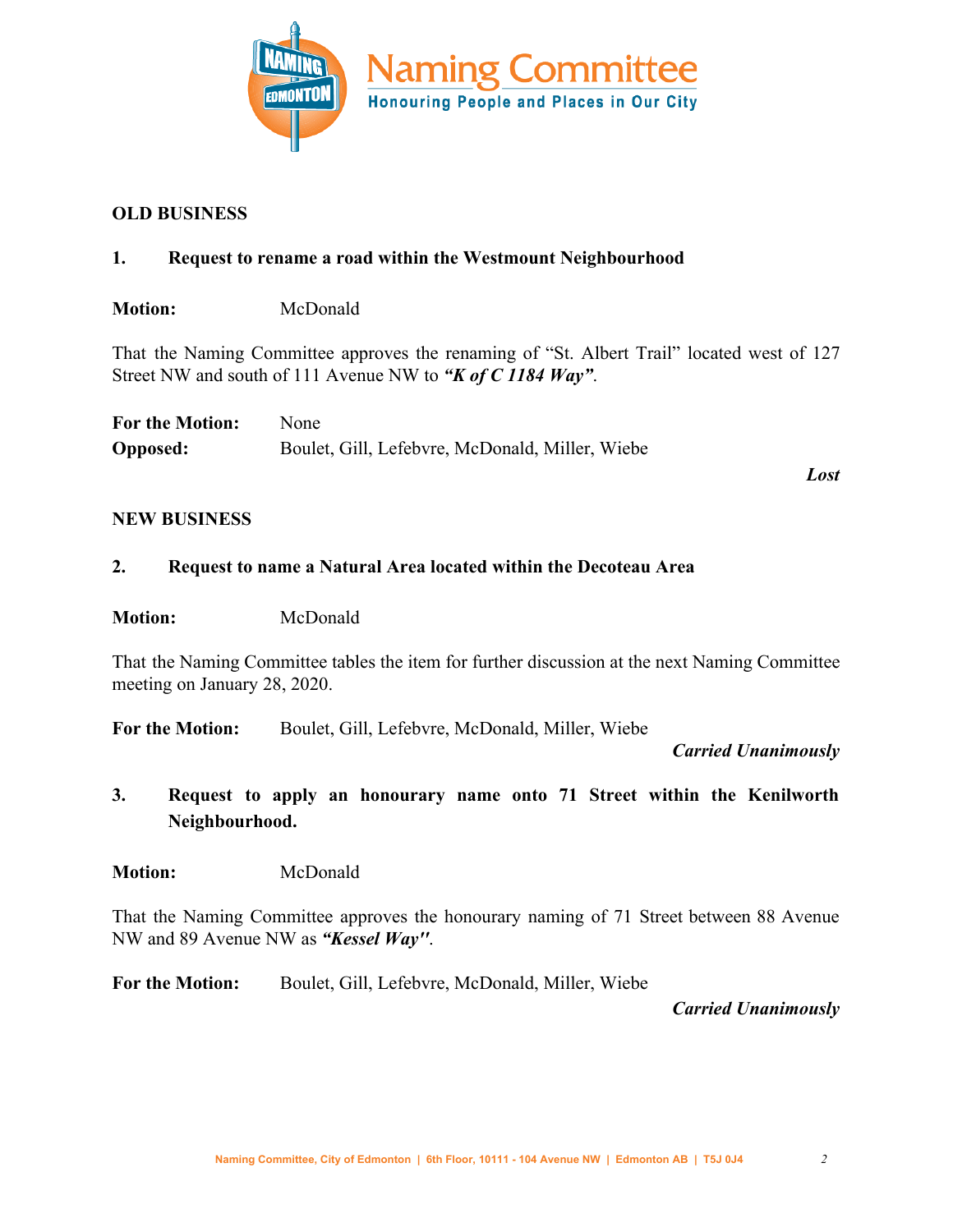

### **4. Request to name a Park located within the Ellerslie Neighbourhood**

**Motion:** McDonald

That the Naming Committee approves the naming of the primary neighbourhood park, located at 319 - 83 Street NW within the Ellerslie Neighbourhood, as *"Ellerslie Crossing Community Park"*.

**For the Motion**: Boulet, Gill, Lefebvre, McDonald, Miller, Wiebe

*Carried unanimously*

### **5. Request to name a Park located within the Cashman Neighbourhood**

**Motion:** Boulet

That the Naming Committee approves the naming of the primary neighbourhood park located at 1660 - 103a Street SW, legally described as Block G, Plan 175TR, within the Cashman Neighbourhood, as *"Tony Cashman Park"*.

**For the Motion**: Boulet, Gill, Lefebvre, McDonald, Miller, Wiebe

*Carried unanimously*

### **OTHER BUSINESS**

### **6. Discussion regarding the Decoteau ASP**

**Motion:** Miller

That the Naming Committee receives the item as information.

**For the Motion**: Boulet, Gill, Lefebvre, McDonald, Miller, Wiebe

*Carried unanimously*